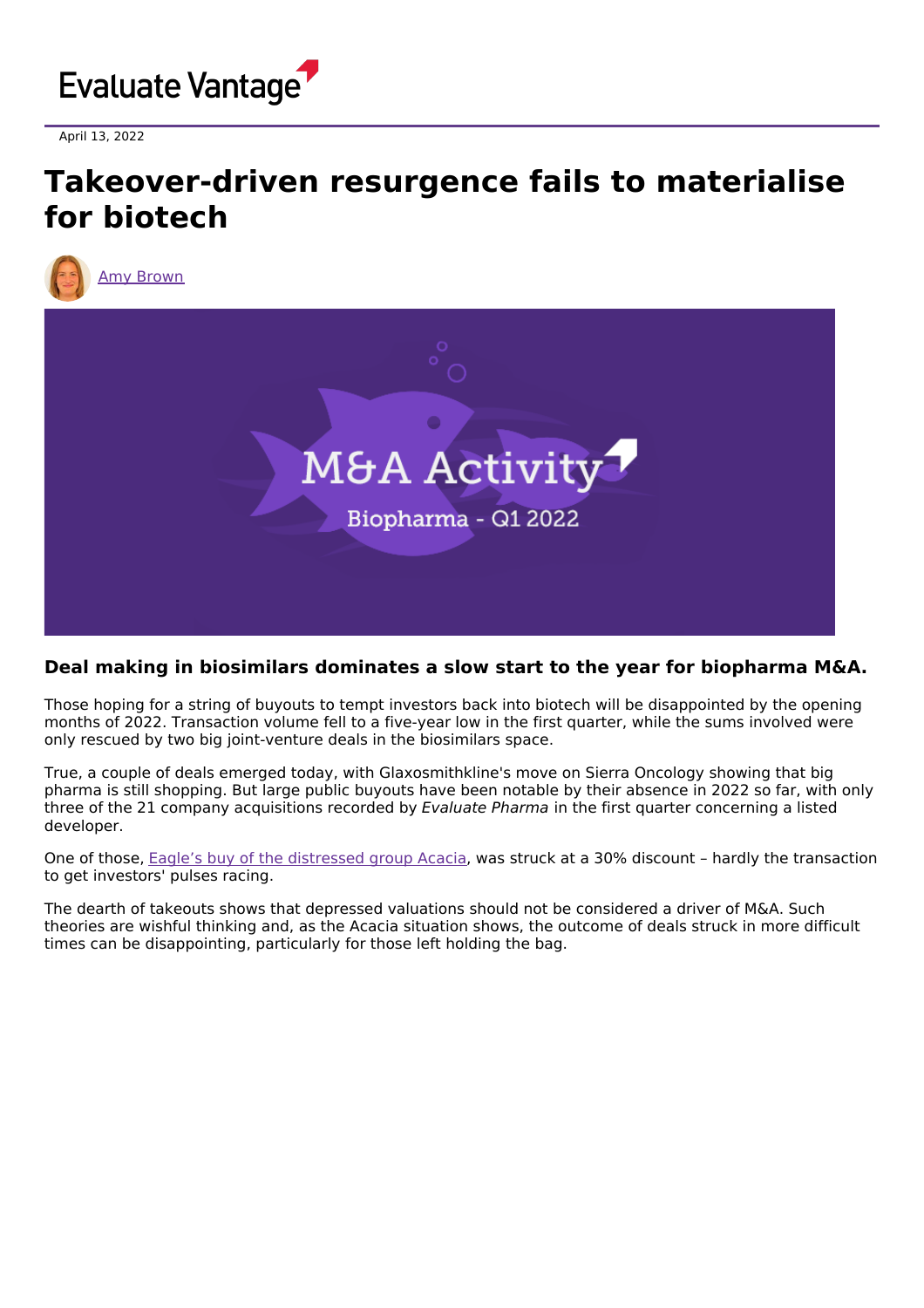

**Combined M&A deal values** 

As the chart above shows, M&A deals other than full company takeouts dominated in the first quarter; this "other deal type" category incorporates majority and minority stake purchases and business unit buys.

This analysis does not concern licensing deals, or transactions not involving therapeutics; companies involved in medtech or digital health are not considered, for example.

It was two biosimilars [joint-venture](https://www.evaluate.com/vantage/articles/news/deals-snippets/biogen-sells-its-bioepis-stake-bit-bit) deals that moved the needle in the first quarter: Biogen's sale of its 49.9% stake in Samsung Bioepis to the other party in the joint venture, Samsung [Biologics,](https://www.evaluate.com/vantage/articles/news/corporate-strategy-snippets/another-biosimilars-retreat-time-viatris) and Biocon's buyout of certain biosimilar assets from Viatris.

UCB's move on the US biotech Zogenix, for its rare epilepsy drug, was the most notable full company takeover of the quarter.

| Biggest biopharma M&A deals announced in Q1 2022 |                                     |               |                                                                              |
|--------------------------------------------------|-------------------------------------|---------------|------------------------------------------------------------------------------|
| <b>Acquirer</b>                                  | <b>Target</b>                       | <b>Status</b> | Deal terms                                                                   |
| <b>Biocon</b>                                    | Viatris biosimilar venture          | Open          | Total value \$3.3bn (includes \$1bn of shares in<br><b>Biocon Biologics)</b> |
| Samsung<br><b>Bioepis</b>                        | Biogen stake in biosimilar<br>IV    | Open          | Total value \$2.3bn (includes \$1bn cash up front)                           |
| <b>UCB</b>                                       | Zogenix                             | Closed        | \$1.9bn in cash up front (plus \$2 per share CVR)                            |
| <b>Biohaven</b>                                  | Knopp's Channel<br>Biosciences unit | Open          | Total value \$1.2bn (\$100m up front)                                        |
| Abbyie                                           | Syndesi Therapeutics                | Closed        | Total value \$1.0bn (\$130m up front)                                        |
| Source: Evaluate Pharma.                         |                                     |               |                                                                              |

The question for investors is what might be holding buyers back. Access to capital is never a problem for the world's largest developers, a group that will buy desired assets pretty much regardless of wider market conditions. Indeed, an influx of Covid cash has driven expectations for an uptick in buyouts.

And the closing of Pfizer's acquisition of Arena without any apparent antitrust interference might have calmed